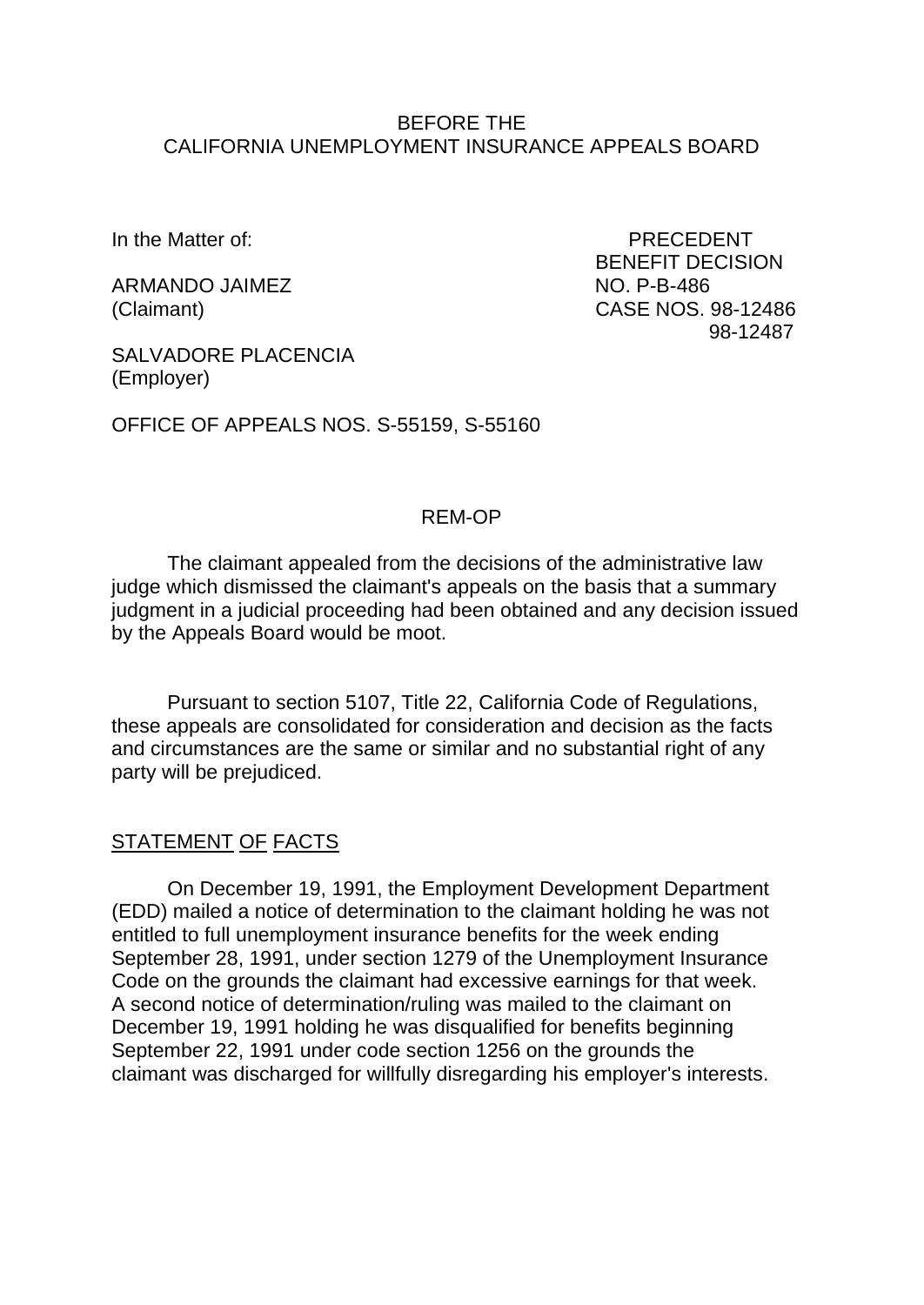The claimant was also disqualified for benefits under code section 1257(a) beginning December 15, 1991 until he filed a claim for benefits in each of seven weeks when otherwise eligible on the grounds the claimant made a willful false statement. A notice of determination/ruling was mailed to the employer on December 19, 1991, holding its reserve account would not be subject to benefit charges.

On December 26, 1991, a notice of overpayment was mailed to the claimant holding he had been overpaid benefits in the amount of \$705 (at the rate of \$141 for each of the five weeks ending October 26, 1991), and that he was liable for repayment plus a 30 percent penalty assessment in the amount of \$211.50 under code sections 1375 and 1375.1. The grounds for the notice of overpayment were that the claimant was paid benefits before it was known that he was discharged under disqualifying conditions and that he had excessive earnings. A second notice of overpayment was issued the same date holding the claimant had been overpaid benefits in the amount of \$282 (for the two weeks ending November 30, 1991) and that he was liable for repayment plus a 30 percent penalty assessment in the amount of \$84.60 under code sections 1375 and 1375.1. All notices to the claimant were mailed to a post office box in Clarksburg, California.

On March 24, 1993, EDD obtained a summary judgment against the claimant from the Municipal Court of the County of Sacramento in Case No. 93C02485 for the amount of \$1,161.98 for an alleged overpayment of \$984.10 plus fees of \$9 and \$80, and interest of \$88.88.

On May 13, 1998, the claimant filed a letter of appeal stating he did not know why he was being charged for an overpayment and that the first notice of any overpayment he received was on May 7, 1998. The claimant provided a Sacramento address. Two case numbers were assigned to the claimant's appeals. Without a hearing, two decisions were issued by an administrative law judge on July 27, 1998, holding that because of the summary judgment, any decision rendered by the Appeals Board relative to the claimant's liability for the overpayments would be moot. The administrative law judge dismissed the appeals on this basis. The employer was not listed as a party on either decision.

On appeal to this Board, the claimant disagrees he was overpaid benefits and restates he did not receive any notice of any overpayment until shortly before filing his appeal.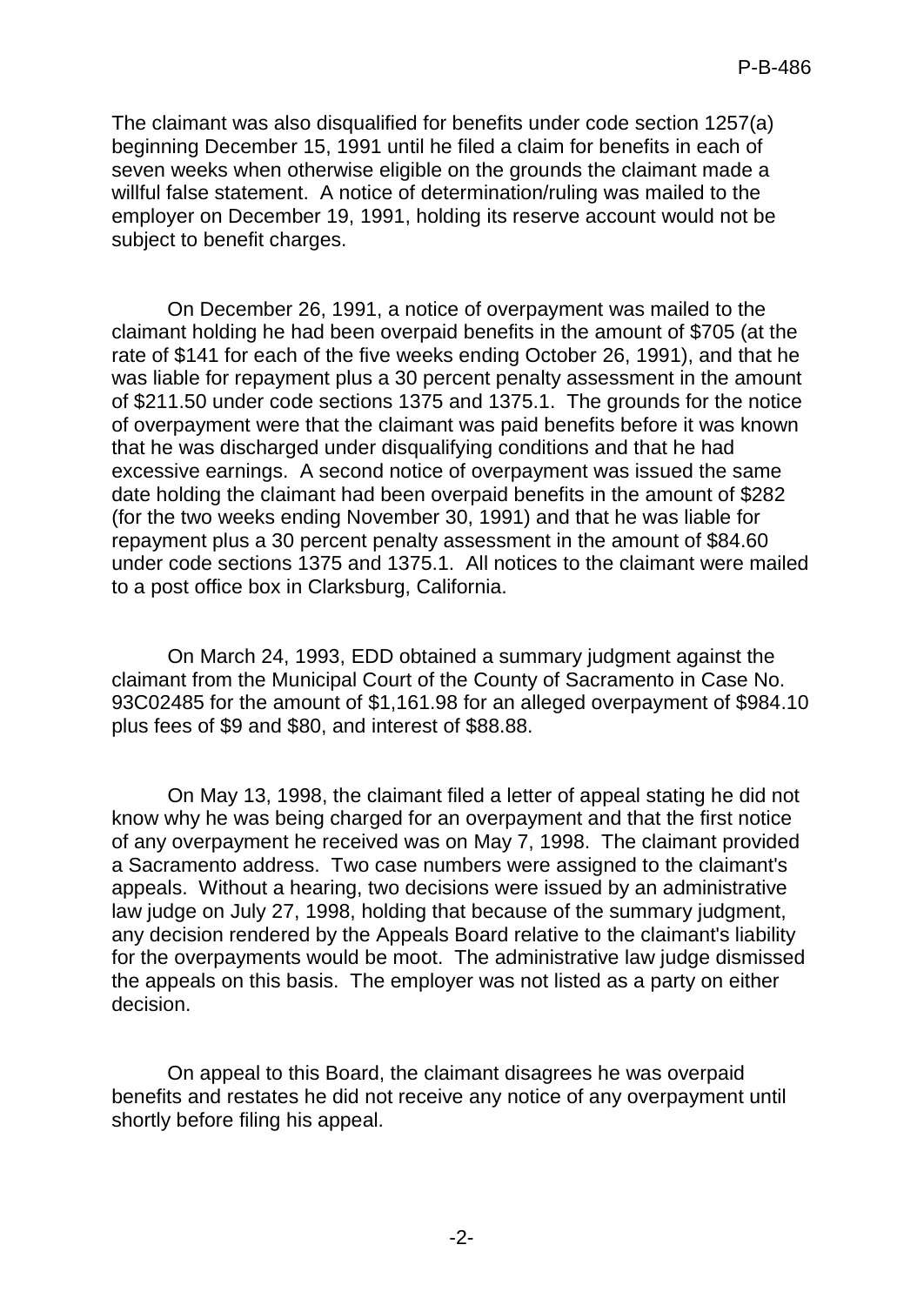# REASONS FOR DECISION

Issues under the following statutes were raised by the claimant's appeals to the administrative law judge.

An appeal from a determination must be filed within 20 days of mailing or personal service of the notice. The time to appeal may be extended for good cause, which includes, but is not limited to, mistake, inadvertence, surprise, or excusable neglect. (Unemployment Insurance Code, section 1328.)

An appeal from a notice of overpayment must be filed within 20 days of mailing or personal service of the notice. The time to appeal may be extended for good cause, which includes, but is not limited to, mistake, inadvertence, surprise, or excusable neglect. (Unemployment Insurance Code, section 1377.)

Any person who is overpaid unemployment insurance benefits is liable for repayment unless the overpayment was not due to fraud, misrepresentation or willful nondisclosure, was received without fault, and its recovery would be against equity and good conscience. (Unemployment Insurance Code, section 1375(a).)

If an individual was overpaid benefits because the individual made a willful false statement with actual knowledge thereof or withheld a material fact, the director shall assess against the claimant an amount equal to 30 percent of the overpayment amount. (Unemployment Insurance Code, section 1375.1.)

Section 1279 of the Unemployment Insurance Code provides, in part, an unemployed individual who works part-time in a week shall be paid unemployment benefits equal to the weekly benefit amount less the smaller of the following:

- (1) The amount of wages in excess of \$25;
- (2) 75 percent of the amount of wages during that week.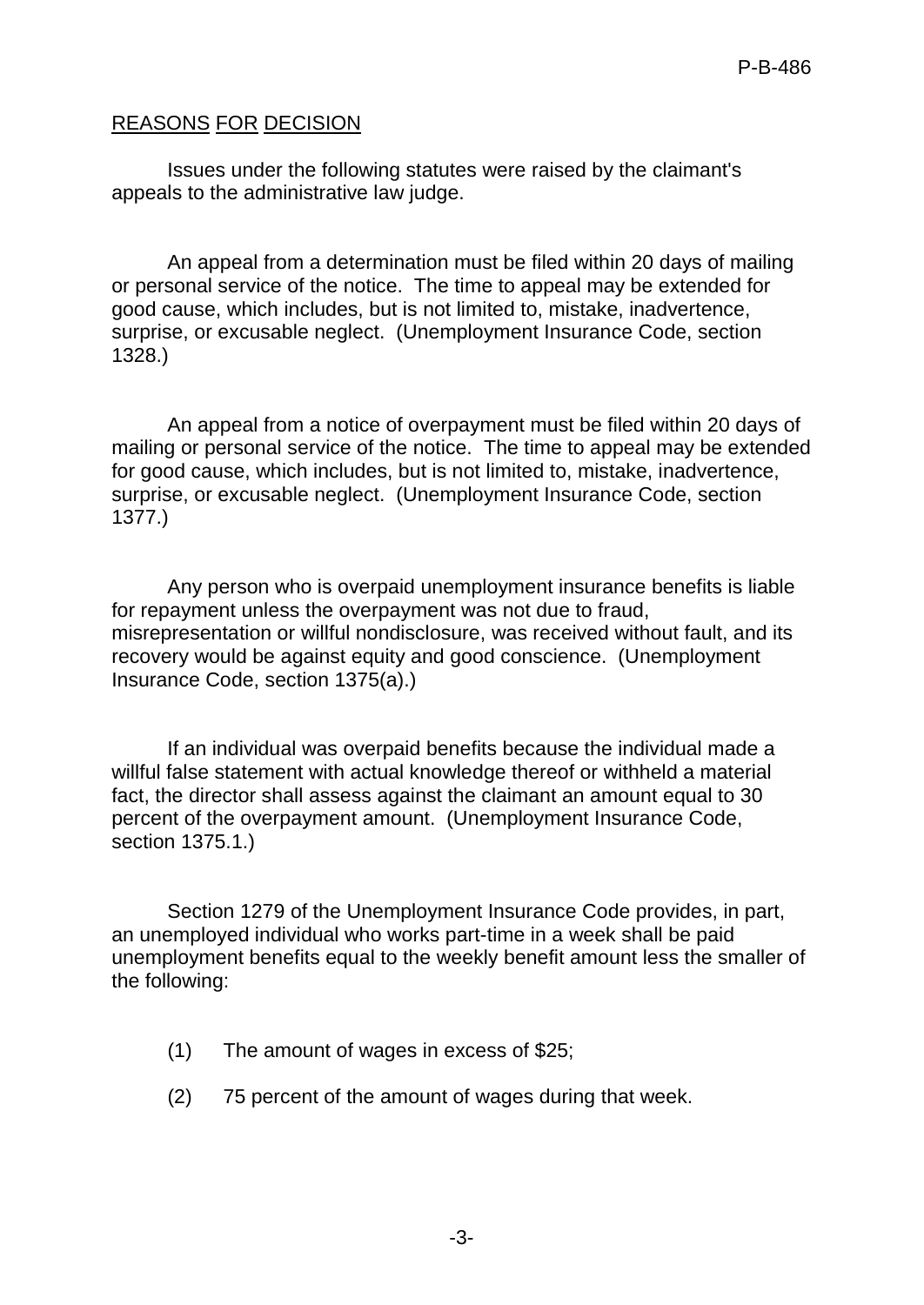An individual is disqualified for benefits if the individual left the most recent work voluntarily without good cause or the individual was discharged for misconduct connected with the most recent work. (Unemployment Insurance Code, section 1256.)

An employer's reserve account may be relieved of benefit charges if the claimant left the employer's employment voluntarily without good cause or was discharged for misconduct. (Unemployment Insurance Code, sections 1030 and 1032.)

An individual is disqualified for benefits if, for the purpose of obtaining benefits, he or she either willfully made a false statement or representation, with actual knowledge of the falsity of the statement or representation, or willfully failed to report a material fact. (Unemployment Insurance Code, section 1257(a).)

The administrative law judge did not decide any of the issues in these cases involving the code sections cited above since he was of the opinion that any decision would be moot. This raises the issue of whether the doctrine of res judicata or collateral estoppel automatically applies to our proceedings when a summary judgment has been obtained against a claimant with an outstanding overpayment so that any appeal of the overpayment and related issues should be dismissed. In our view, neither res judicata nor collateral estoppel should automatically be applied in such cases for the following reasons.

The doctrine of res judicata gives conclusive effect to a former judgment and subsequent litigation involving the same controversy or cause of action. (Witkin, California Procedure, Volume 7, Judgment, section 280.)

Collateral estoppel may be applied in subsequent litigation between the same parties involving a different controversy or cause of action. It is conclusive on issues actually litigated between the parties to the former action. (Witkin, California Procedure, Volume 7, Judgment, section 281.)

Because the summary judgment did not involve the same merits of the issues raised by the claimant's appeals, it is the doctrine of collateral estoppel that is relevant to this case.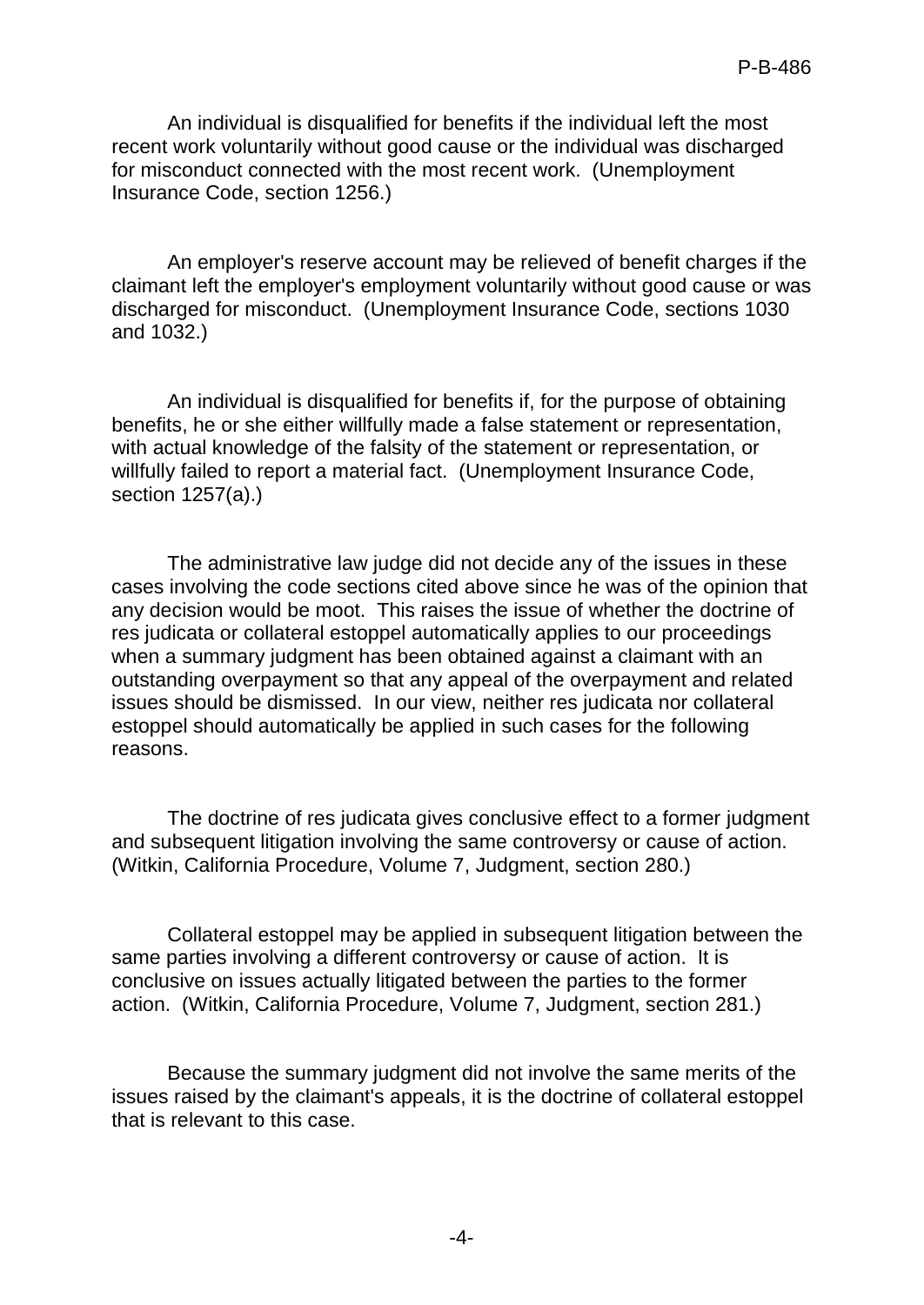In Precedent Decision P-T-437, the Appeals Board restated the following test in determining whether collateral estoppel should be applied in proceedings before this Board:

- 1. Is the issue necessarily decided at the previous proceeding identical to the one which is sought to be relitigated,
- 2. Did the previous proceeding result in a final judgment on the merits, and
- 3. Was the party against whom collateral estoppel is asserted a party or in privity with a party at the prior proceeding. (Precedent Decision P-T-437.)

In Precedent Decision P-B-408, the Appeals Board held that the doctrine of collateral estoppel is applicable in unemployment insurance hearings as to findings of fact made by other administrative bodies only when the prior decision was rendered by an agency which has constitutional or statutory authority to perform an adjudicatory function; when that decision has become final before the date of the unemployment insurance hearing; and, when application of the doctrine will not work an injustice upon the party against whom the doctrine is invoked. It was pointed out that "Inherent in a finding of an absence of injustice would be a determination that the parties received due notice of the prior hearing, that adequate opportunity was given the parties to present their case in a comprehensive manner, that the opportunity to be represented by counsel was afforded, and that each party was permitted to present and examine witnesses."

The summary judgment issued in this case only relates to the overpayment aspects of this matter. Clearly there has been no prior proceeding or decision on the issues raised under code sections 1328, 1377, 1279, 1256, 1030, 1032 or 1257(a). Accordingly, collateral estoppel does not render a decision on these issues moot.

With respect to the overpayment issues, we look to the statute providing for summary judgment and related procedures to resolve whether application of collateral estoppel is appropriate.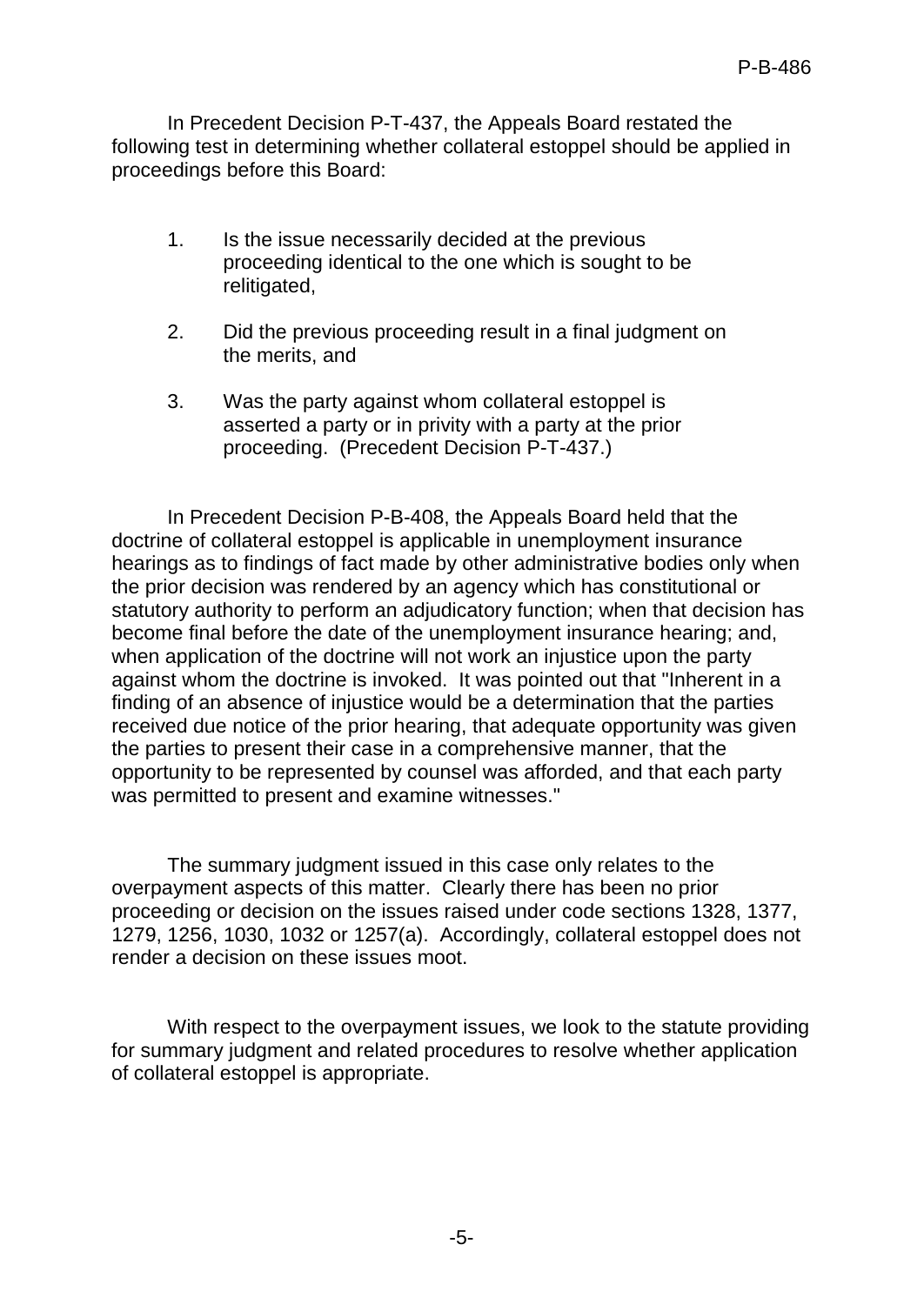Section 1379 of the Unemployment Insurance Code provides:

"The director, subject to this article, may do any or all of the following in the recovery of overpayments of unemployment compensation benefits:

"(a) File a civil action against the liable person for the recovery of the amount of the overpayment within one year after any of the following, or, in cases where the individual has been overpaid benefits due to fraud, misrepresentation, or nondisclosure as described in Section 1375.1, within three years of any of the following:

> "(1) The mailing or personal service of the notice of overpayment determination if the person affected does not file an appeal to an administrative law judge.

"(2) The mailing of the decision of the administrative law judge if the person affected does not initiate a further appeal to the appeals board.

"(3) The date of the decision of the appeals board.

"(b) Initiate proceedings for a summary judgment against the liable person. However, this subdivision applies only where the director has found, pursuant to Section 1375, that the overpayment may not be waived because it was due to fraud, misrepresentation, or wilful nondisclosure on the part of the recipient. The director may, not later than three years after the overpayment became final, file with the clerk of the proper court in the county from which the overpayment of benefits was paid or in the county in which the claimant resides, a certificate containing all of the following:

> "(1) The amount due, including the assessment made under Section 1375.1, plus interest from the date that the initial determination of overpayment was made pursuant to Section 1376.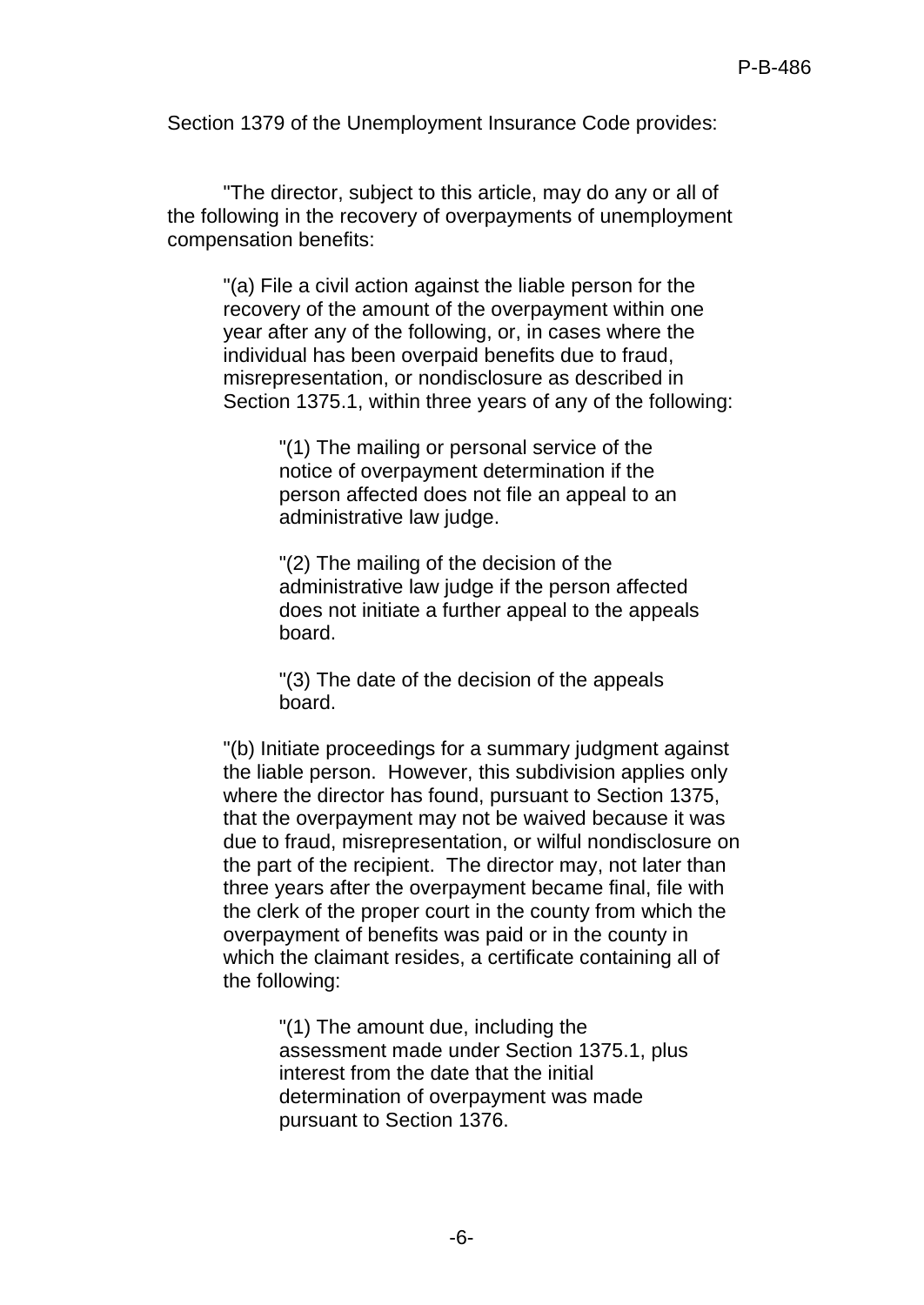"(2) A statement that the director has complied with all the provisions of this article prior to the filing of the certificate.

"(3) A request that judgment be entered against the liable person in the amount set forth in the certificate.

"The clerk, immediately upon the filing of the certificate, shall enter a judgment for the State of California against the liable person in the amount set forth in the certificate.

"For the purposes of this subdivision only, an overpayment is final and due and payable after any of the following:

> "(A) The liable person has not filed an appeal pursuant to Section 1377.

"(B) The liable person has filed an appeal to the administrative law judge and a decision of an administrative law judge has become final.

"(C) The liable person has filed an appeal to the appeals board and the decision of the appeals board has become final because the liable person has not sought judicial review within the six-month period provided by Section 410.

"(c) Reduce or vacate a summary judgment by filing a certificate to that effect with the clerk of the proper court.

"(d) Offset the amount of the overpayment received by the liable person against any amount of benefits to which he or she may become entitled under this division within six years of the date of mailing or personal service of the notice of overpayment determination."

Since these cases were not set for hearing and a record of what occurred was not made, we are not certain of the specific action that EDD took against the claimant. It appears from the files in these cases, however, that EDD decided to seek recovery of the alleged overpayments under the summary judgment provisions of section 1379(b) of the code.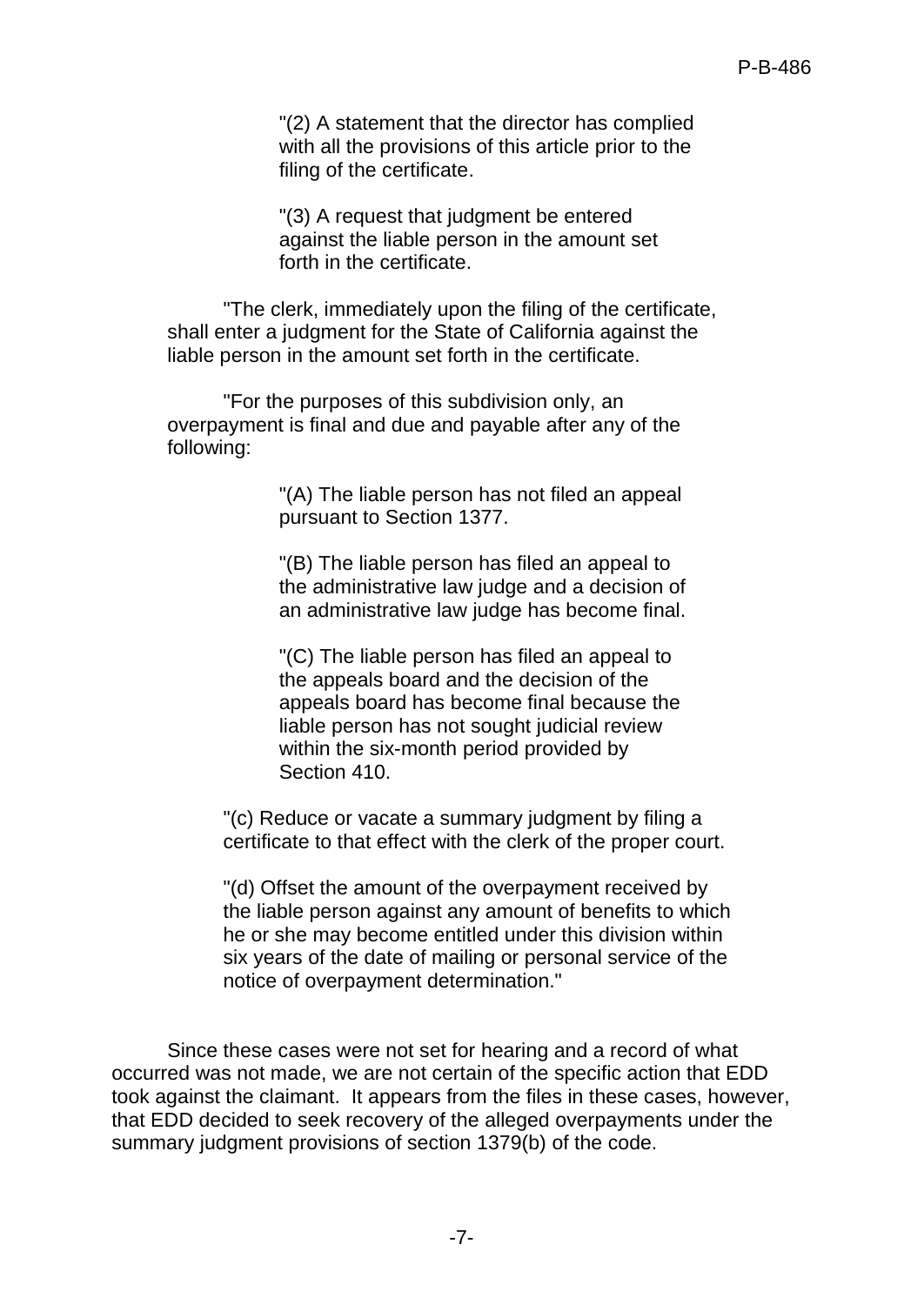A reasonable interpretation of the statute is that under code section 1379(b), an overpayment is final only for the limited purpose of allowing EDD to secure a judgment as one means of effecting recovery of an overpayment. Such a judgment is not rendered after litigation of the underlying issues and consequently, in our view, is not a bar to an administrative law judge adjudicating those issues pursuant to an appeal filed by the claimant from EDD's determinations and/or notices of overpayment which is filed within such extended period of time as may be allowed for good cause.

In deciding that a summary judgment obtained under code section 1379(b) does not render a decision on an appeal of an overpayment moot, we point out that the summary judgment proceeding does not give a claimant an assured opportunity to present his or her position on whether an overpayment has been made. As a result, a person could be deprived of benefits without any notice or opportunity to be heard.

Here, the dismissal of the claimant's appeals based upon issuance of a summary judgment obtained by EDD without a hearing denied him due process of law. Due process requires that the claimant be given an opportunity for hearing and decision if good cause is established by the claimant for the delay in filing the appeals. For these reasons, we set aside the decisions of the administrative law judge and remand these cases to an administrative law judge for further proceedings.

At the remanded proceedings, the first issues before the administrative law judge will be whether the claimant had good cause for his delay in filing appeals to EDD's determinations and notices of overpayment. If good cause is not found, the administrative law judge shall dismiss the claimant's appeals and EDD's determinations and notices of overpayment will stand as issued. If good cause is found for the delay, the administrative law judge shall take evidence and issue decisions on the merits of the issues involved in EDD's determinations and notices of overpayment. Should the administrative law judge ultimately decide that the claimant was not overpaid benefits, or was overpaid a lesser amount than that alleged by EDD in the notices of overpayment, EDD would be able to reduce or vacate the summary judgment in accordance with code section 1379(c).